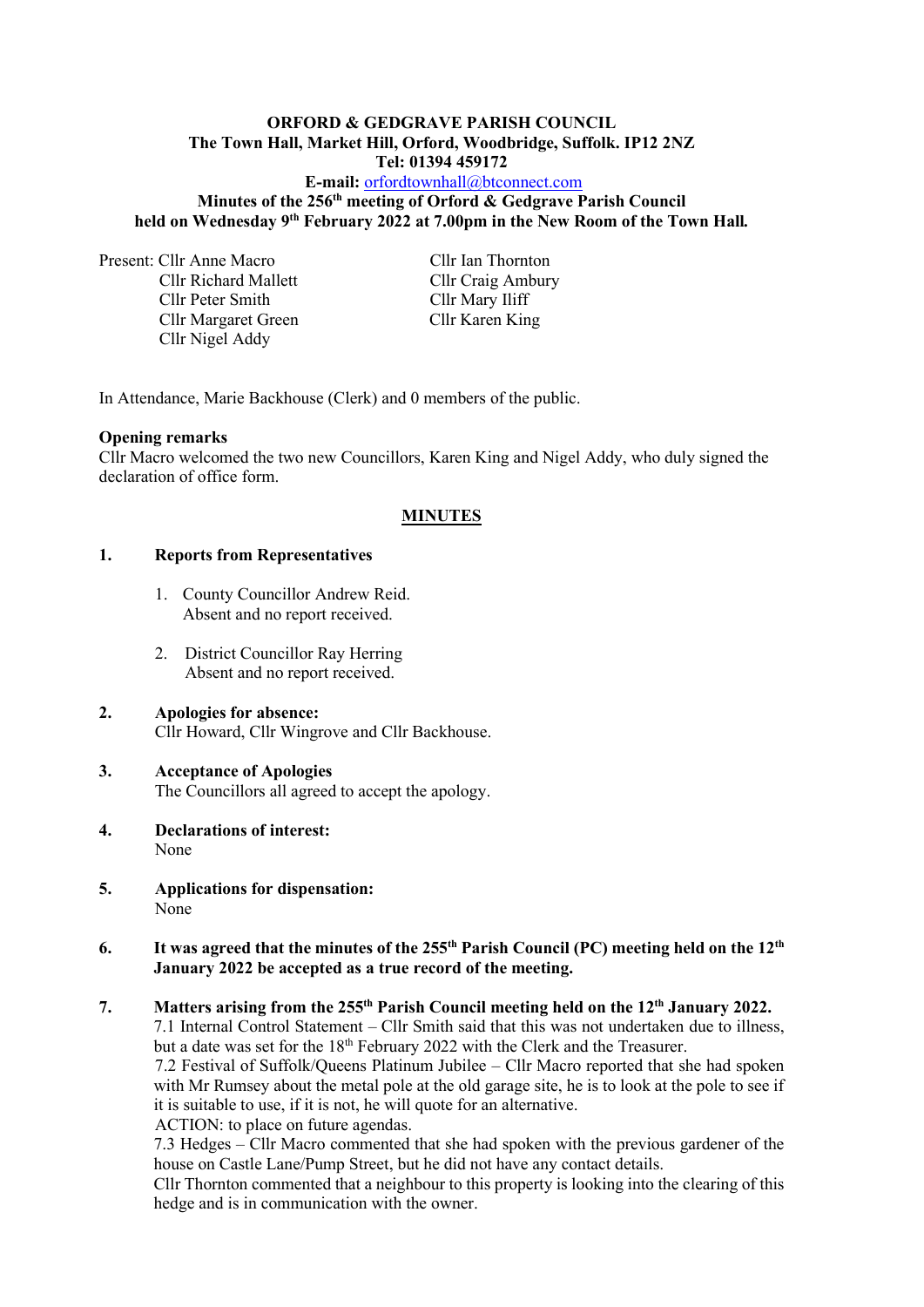ACTION: Monitor the hedge at this property

Cllr Iliff arrived at 7.05pm.

7.4 Recreation Ground Zip Wire – The Clerk reported that go-ahead had been given for the work on the zip wire, but it had not taken place yet.

ACTION: Clerk to chase the progress of the work.

7.5 Ice cream – Cllr Macro had spoken to the ice cream provider from last year, and she is confident that she will be able to settle the outstanding amount shortly. As the tender for the ice cream last year was only for one year, it needs to be sent out again this year for the next three years. The Clerk has already obtained two names for possible tenders. It had been suggested that an advert be placed in the village voice to see if anyone local may be interested. It was agreed by all to progress with sending out the tender letters and to place an advert in the village voice.

ACTION: Clerk to send out the tenders and to place an advert in the Village Voice.

7.6 Queens Green Canopy – Cllr Macro reported that the commemorative oak tree for the knoll would be ready for collection 16/17 February from Norse, Ufford. The Clerk contacted the Tree Officer, and it has been agreed that the best place for the oak tree would be the knoll. It will require mulch and regular watering.

ACTION: Cllr Thornton may be able to collect the oak tree, and Cllr Mallett has agreed to plant the tree.

#### **8. Contributions by members of the public.**

None

### **9. Finance**

9.1 Authorisation for payment sheet – There are two payments to authorise John Cheney (senior, holiday cover for bin emptying) - £32.90, Jon Cheney (bin bags) - £32.34, total £65.24. Also, the staff wages of £1134.12. The payments were agreed by all.

#### **10. Planning**

DC/22/0064/TCA – 1 Brundish Lane, Orford, IP12 2QJ

T1 white poplar – remove, T2 Cordyline – remove, T3 Hazels Group – thin/reduce. Cllr Mallett reported that he had been to look at the site and agreed with the tree work. The Councillors had no objection to this proposal.

ACTION: Clerk to notify ESC of the PC's decision.

DC/21/5702/FUL – 3 Chapelfield, Orford, IP12 2HW

Single storey and part two storey extension and internal alteration to house and garage,

including conversion of garage into habitable accommodation.

The Clerk reported that this application has been withdrawn.

DC/22/0214/FUL – 26 Mundays Lane, Orford, IP12 2LX

Conservatory to rear of property.

The Council had no objection to this proposal.

ACTION: Clerk to notify ESC of the PC's decision.

DC/22/0189/FUL – Town Farm House, Front Street, Orford, IP12 2LN

Single storey extension to main dwelling and use of existing outbuilding as annex.

Cllr Addy said that the planning application had been submitted before and been refused due to an issue with the highways.

After some discussion it was agreed that the application should be objected to as there is insufficient area for vehicles to turn around, therefore would need to reverse in or out of the property and this would cause an issue, as it is on a bend in the road.

ACTION: Clerk to notify ESC of the PC's decision.

DC/22/0230/FUL – 3 Quay Street, Orford, IP12 2NU

Single storey rear and side extensions and re-roofing.

The Council had no objection to this application.

ACTION: Clerk to notify ESC of the PC's decision.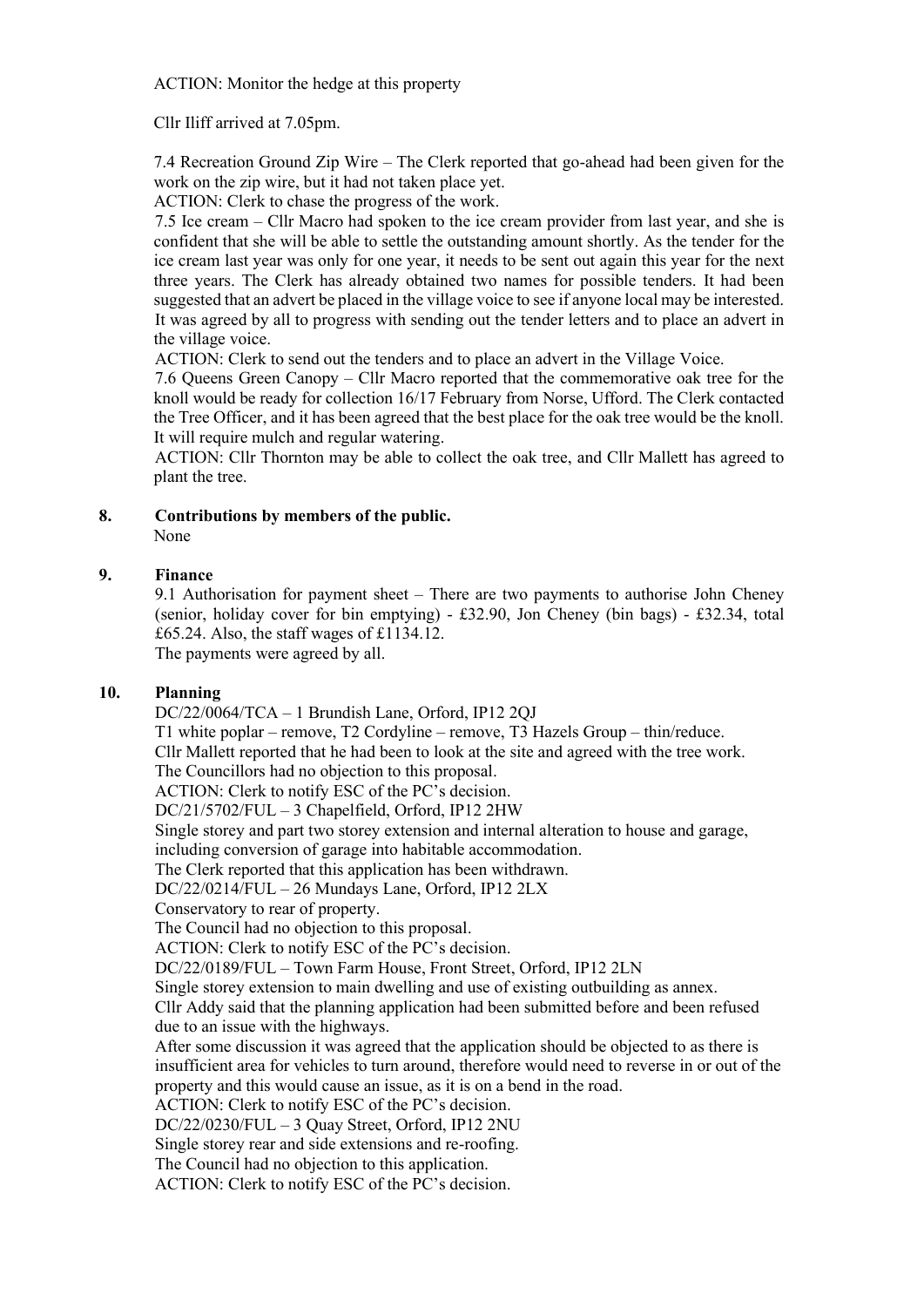DC/22/0335/TCA – The Homestead, Broad Street, Orford, IP12 2NQ

T1 Yew to rear of house – reduce to 2m. height/spread; tree has become too large for garden space.

Cllr Mallett said that he had spoken to the owner of the property and this work would be undertaken in the autumn. The tree is very large and takes the sunlight away from the house.

The Council agreed not to object to this application. ACTION: Clerk to notify ESC of the PC's decision.

### **Other notifications:**

#### **11. Parish Council Business: -**

#### **(1) Friends Garage Update**

Cllr Smith reported that an application has been made to ESC for the commuted sum, £375,000, from the development of land next to Mill Close. This would enable the purchase of the proposed affordable properties on the Friends Garage Site. District Cllr Ray Herring is in support of this. More information on this to follow. The site is progressing with regular meetings taking place. It is hoped that the planning application will be submitted in March. The current shop owner is looking at the plans for the commercial site.

**(2) Queens Green Canopy/Jubilee Celebrations –** Cllr Macro commented that an email had been received from a resident enquiring whether the village would be taking part in the celebration beacon lighting on the  $2<sup>nd</sup>$  June. It was agreed that the village should light the beacon. It is hoped that the village will hold a street party on the 4<sup>th</sup> June in the Market Square, if anyone has any ideas about entertainment for the afternoon, please let the Chair or Clerk know.

A working party for the Celebration Street Party has three members so far, Cllr Macro, Cllr Mallett and Cllr Green.

**(3) Re-adoption of policies –** The Councillors agreed to re-adopt the Village Green Policy, Electronic Communication & Social Media Policy, Signs Policy and Gritting Policy.

**(4) 15 Ferry Road/Flagship –** Cllr Smith said that it appears that housing association

policy is to sell this property and renew the stock with a new property elsewhere closer to centres of employment and in a cheaper area to live.

Cllr Iliff said that Aldeburgh are experiencing a similar issue, and had also highlighted this to the EADT.

The Clerk commented that she had forwarded the three letters (two sent to Flagship, and one received from Flagship) to the Clerk at Aldeburgh. She had also phoned and left her number, so that the Clerk could contact her, but nothing yet.

**(5) Alde & Ore update –** This item is to be carried over to the next meeting. ACTION: To place on the agenda next month.

**(6) Letter of resignation –** Cllr Macro read out a letter of resignation from the

Groundsman, who wishes to leave at the end of March. He has requested that the mower, strimmer etc is serviced.

It was agreed by all the Council that the equipment is serviced.

Cllr Macro suggested that the way forward would be to ask Norse to quote for completing all the work on the recreation ground.

Cllr Smith said this would save the Council some money, as it would not be responsible for purchasing and servicing equipment, work wear, petrol etc. This should be considered as it is public money, and we should be seen to spending it wisely and responsibly.

Cllr Thornton suggested that an advert be placed in the Village Voice to see if anyone local would be interested in undertaking the work.

It was agreed by all to have a quote from Norse and to place an advert in the Village Voice. ACTION: Clerk to arrange a meeting with Norse and place an advert in the Village Voice.